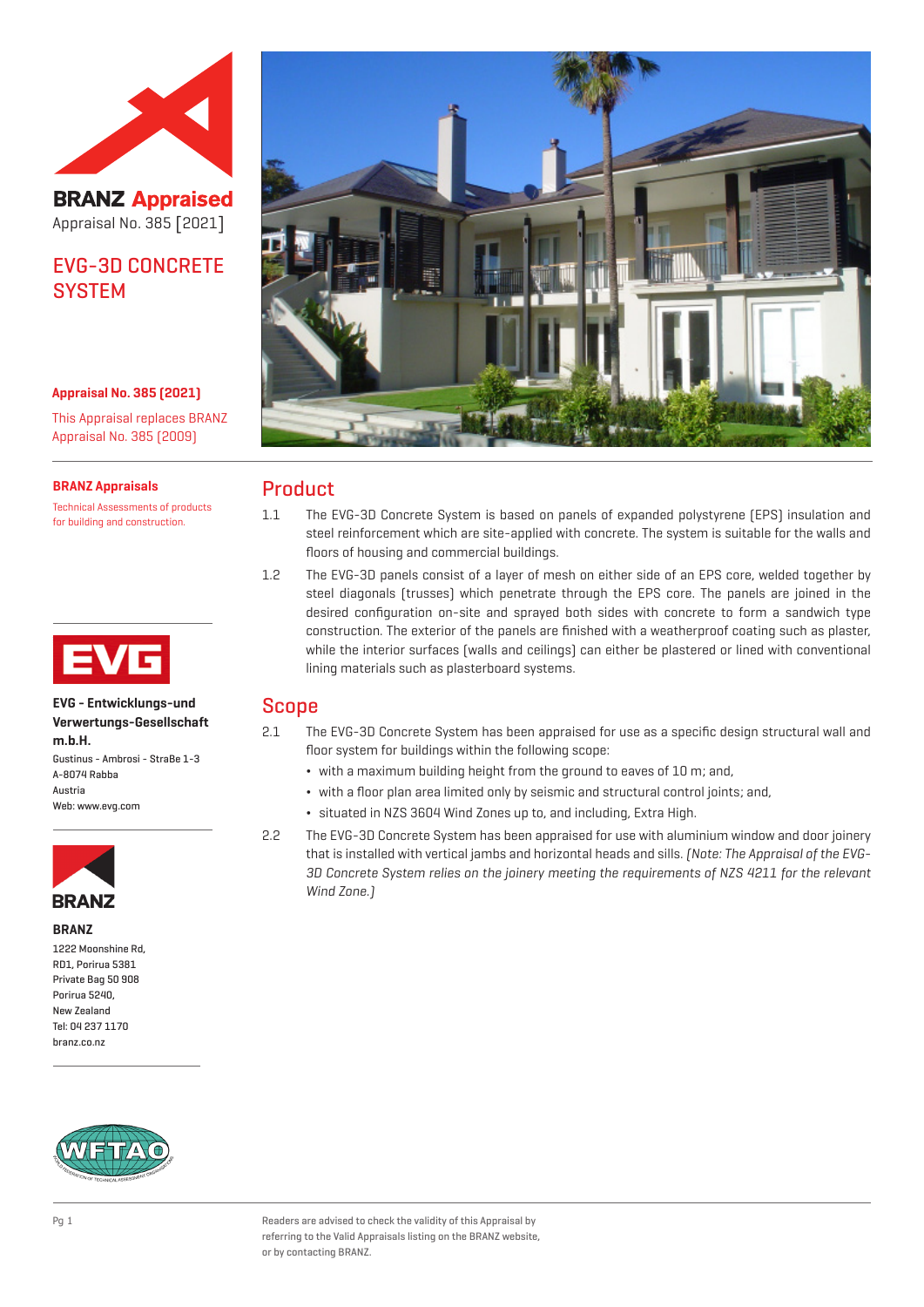

## Building Regulations

### **New Zealand Building Code (NZBC)**

3.1 In the opinion of BRANZ, the EVG-3D Concrete System, if designed, used, installed and maintained in accordance with the statements and conditions of this Appraisal, will meet the following provisions of the NZBC:

**Clause B1 STRUCTURE:** Performance B1.3.1, B1.3.2 and B1.3.4. The EVG-3D Concrete System meets the requirements for loads arising from self-weight, imposed gravity loads, earthquake, wind, impact and creep and shrinkage [i.e. B1.3.3 (a), [f), [f), [j], [i] and [g]]. See Paragraphs 8.1–8.3.

**Clause B2 DURABILITY:** Performance B2.3.1 (a), not less than 50 years. The EVG-3D Concrete System meets this requirement. See Paragraphs 9.1-9.6.

**Clause C3 FIRE AFFECTING AREAS BEYOND THE SOURCE:** Performance C3.4 (a), C3.6 and C3.7 (a), (b) and (c). The EVG-3D Concrete System meets or contributes to meeting these requirements. See Paragraphs 11.1-11.10.

**Clause E2 EXTERNAL MOISTURE:** Performance E2.3.2. The EVG-3D Concrete System meets this requirement. See Paragraphs 13.1-13.6.

**Clause E3 INTERNAL MOISTURE:** Performance E3.3.1. The EVG-3D Concrete System can be used to meet this requirement. See Paragraphs 14.1–14.2.

**Clause F2 HAZARDOUS BUILDING MATERIALS:** Performance F2.3.1. The EVG-3D Concrete System meets this requirement.

**Clause G6 AIRBORNE AND IMPACT SOUND:** Performance G6.3.1. The EVG-3D Concrete System can be used to meet this requirement. See Paragraph 16.1.

**Clause H1 ENERGY EFFICIENCY:** Performance H1.3.1 (a) and H1.3.2 E. The EVG-3D Concrete System contributes to meeting these requirements. See Paragraphs 16.1–16.6.

# Technical Specification

## **The EVG-3D Concrete System**

- 4.1 The EVG-3D Concrete System consists of panels manufactured to form a three-dimensional trusstype, welded-wire space frame integrated with an S grade fire retardant, EPS core. The panels are placed in position, and wythes of concrete from 45-80 mm thickness are applied to both sides (see Figure 1).
- 4.2 Panels are butt-jointed, with extra layers of welded-wire fabric spliced over the joints, around openings and at internal and external corners. Reinforcing ties and bars are used at building element junctions to add strength to joints.
- 4.3 The panels are produced in a standard wide of 1,200 mm, with lengths supplied as required up to 6,000 mm. The panels weigh approximately 6 kg/m<sup>2</sup> and may be site-cut to size and shape. The standard EPS core thicknesses are 50, 80 and 100 mm.
- 4.4 The welded-wire sheets are 1,200 mm wide and up to 6,000 mm long and have a standard size of 50 x 50 mm mesh spacing x 2.5-3.0 mm wire diameter for the cover mesh, which is connected by steel diagonals (trusses) 3.5-3.8 mm in diameter. The wires may be either galvanised steel or stainless steel. The panels are available with three truss spacings for different applications. The trusses are spaced with either 60 (D60), 100 (D100) or 200 (D200) truss wires per square metre.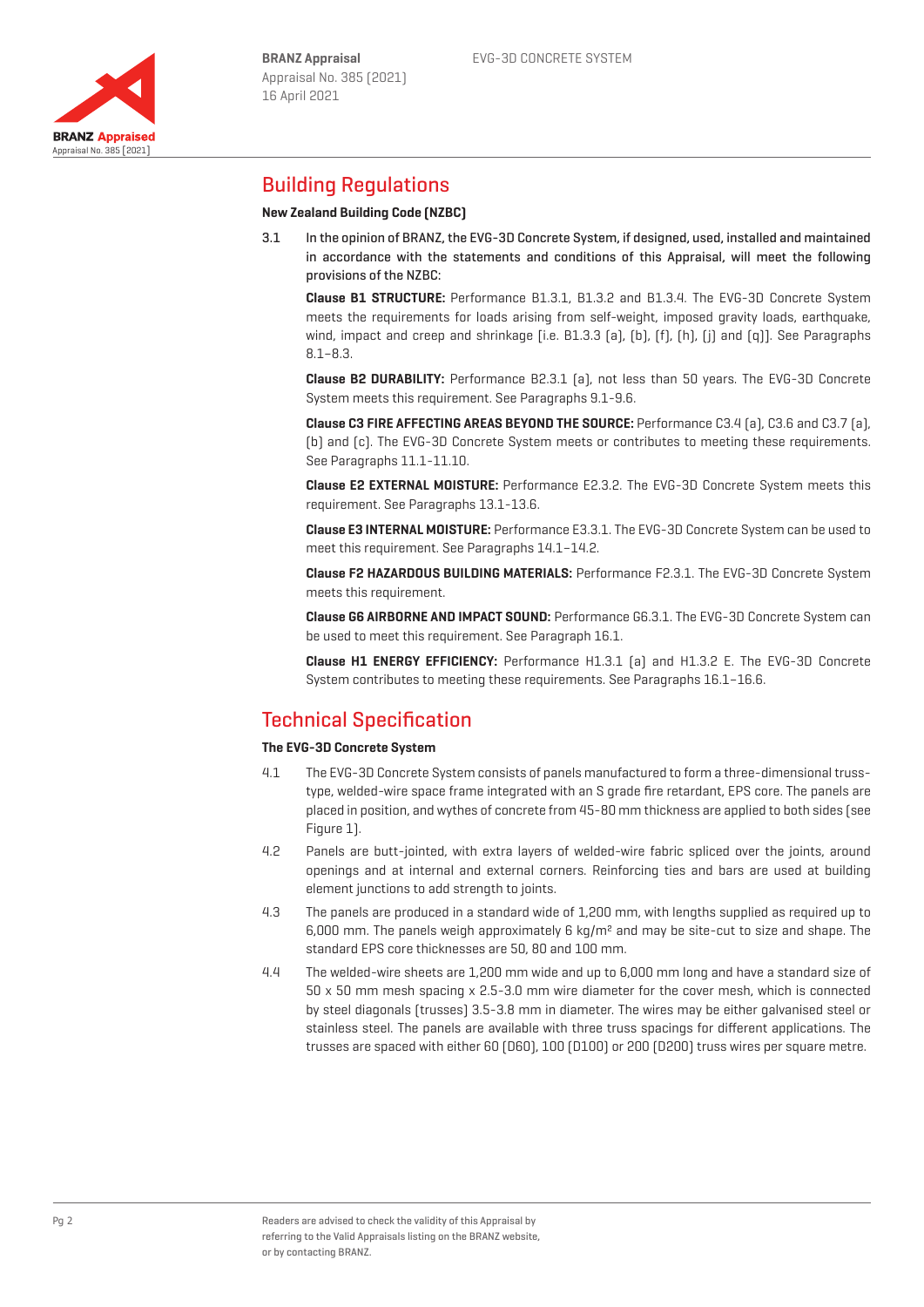

## Handling and Storage

5.1 If it is necessary to store panels on-site by stacking, care must be taken to ensure they are stacked flat, and that they are kept clean and undamaged. The panels may need to be weighted or tied down during storage in windy conditions.

#### **Figure 1**



- 5.2 Long-term storage of the panels must be carried out in a covered, protected, dry environment, so that corrosion of the reinforcing does not occur and the panels do not get damaged.
- 5.3 The panels must not be left exposed to sunlight for longer than 3 months, either in storage or during construction, to protect the EPS from degradation.

## Technical Literature

6.1 Refer to the Appraisals listing on the BRANZ website for details of the current Technical Literature for the EVG-3D Concrete System. The Technical Literature must be read in conjunction with this Appraisal. All aspects of design, use, installation and maintenance contained in the Technical Literature and within the scope of this Appraisal must be followed.

## Design Information

### General

- 7.1 The EVG-3D Concrete System is used in buildings that have been specifically designed in accordance with NZS 3101 using the design guidelines.
- 7.2 The EVG-3D Concrete System is used to provide the required bracing resistance for earthquake and wind loads.
- 7.3 Foundations are to a specific design in accordance with NZS 3101 using the design guidelines. Ground floors are typically concrete slab-on-ground.
- 7.4 Roof framing and interior partitions may be constructed using conventional details as set out in NZS 3604 or may be to a specific engineering design. Steel framing, or pre-cast concrete units such as beams or panels may also be used but must be to a specific engineering design. Roof trusses, if used, must comply with Clause 10.2.2 of NZS 3604. Roof coverings can be conventional and must meet the requirements of the NZBC.
- 7.5 The exterior concrete must be finished with a weatherproof coating system. This can be either paint, painted cement-based stucco or an external plaster finishing system suitable for concrete covered by a valid BRANZ Appraisal. Stucco must be accordance with NZS 4251. At least two coats of an exterior grade latex acrylic paint complying with any of Parts 7, 8, 9 or 10 of AS 3730 must be applied. Paint colours must have a light reflectance value of 40% minimum, regardless of gloss value.
- 7.6 Other plaster finishing systems recognized for use over concrete may be used but are outside the scope of this Appraisal.
- 7.7 Interior finishing is carried out by either applying a coat of interior plaster or fixing a lining system to the concrete.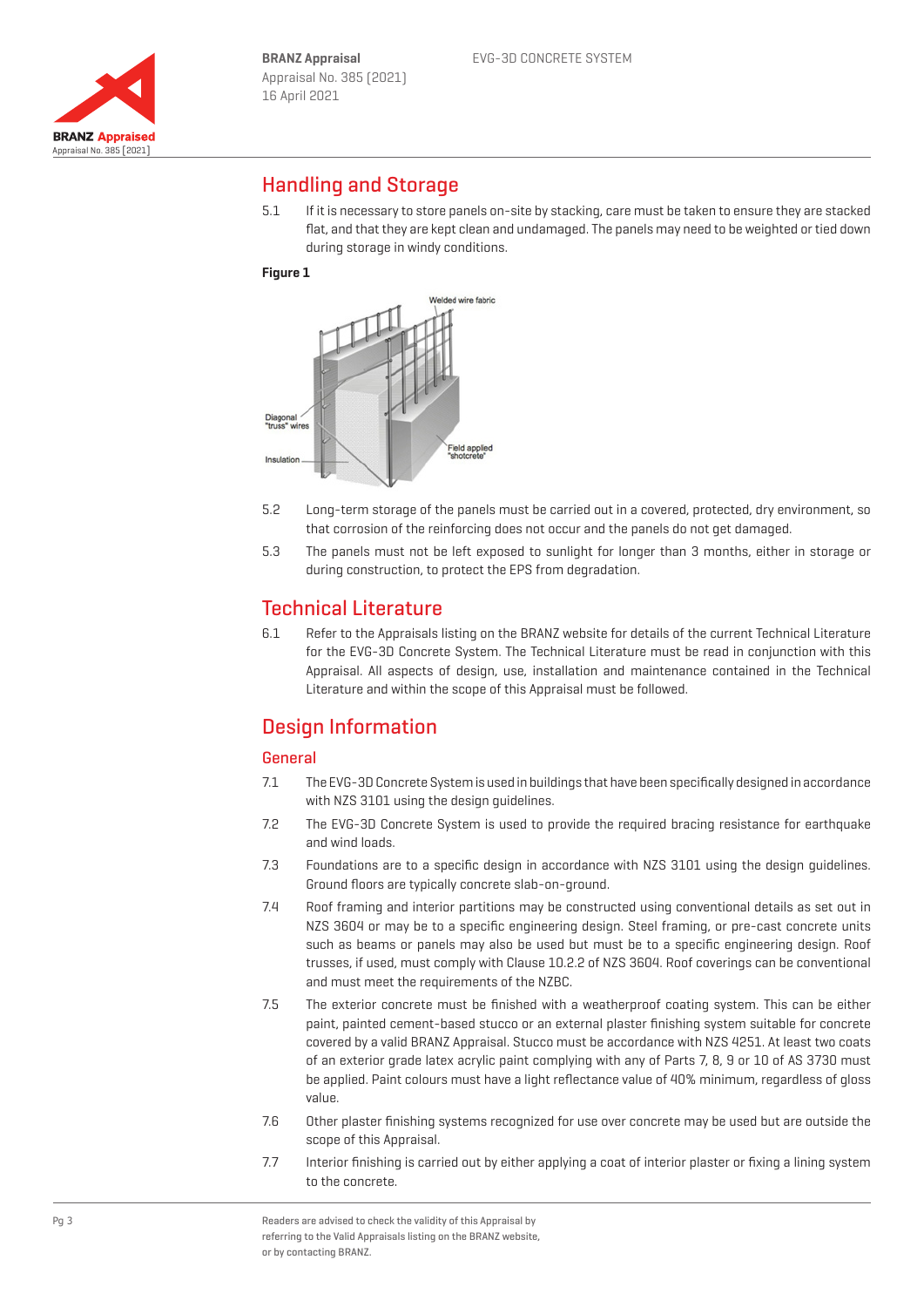

## **Structure**

- 8.1 The EVG-3D Concrete System panel receives its out-of-plane strength and rigidity by truss action where the concrete wythes are the chord members and the diagonal cross-wires are the web members.
- 8.2 The design of the EVG-3D Concrete System follows the requirements of NZS 3101. Design guidelines and requirements are set out in the Technical Literature and must be followed. The design guidelines cover loading, design requirements, material type and material properties, durability, flexure, axial load, in-plane shear, and standard details.

#### **Impact Resistance**

8.3 The EVG-3D Concrete System provides a robust system that has a high resistance to hard and soft body impacts likely to be associated with normal residential use situations.

#### **Durability**

- 9.1 NZS 3101 Section 3 specifies exposure zones, concrete strengths and cover requirements for the New Zealand environment. As the EVG-3D Concrete System is intended for use throughout New Zealand, a number of situations will apply.
- 9.2 The Technical Literature sets out the durability requirements that must be met for the EVG-3D Concrete System, and summarises the requirements of Tables 3.1 and 3.6 of NZS 3101 for exposure zones, minimum cover and concrete strengths that apply to this system (see Table 1 of this Appraisal).

| <b>Exposure Environment</b><br>Classification |                                                                                                                | Minimum Required Cover [mm]<br>for Various Concrete Strengths [f' ] |        |  |
|-----------------------------------------------|----------------------------------------------------------------------------------------------------------------|---------------------------------------------------------------------|--------|--|
|                                               |                                                                                                                | 25 MPa                                                              | 30 MPa |  |
| A1                                            | Interior surfaces, or surfaces<br>in ground contact protected by<br>a damp-proof membrane                      | 25                                                                  | 20     |  |
| A <sub>2</sub>                                | Above ground exterior<br>surfaces in inland areas, or<br>surfaces in ground contact in<br>non-aggressive soils | 35                                                                  | 30     |  |
| <b>B1</b>                                     | Interior surfaces subjected to<br>repeated wetting and drying,<br>or exterior surfaces in coastal<br>areas     | 40                                                                  | 35     |  |
| B <sub>2</sub>                                | Exterior surfaces in coastal<br>frontage areas                                                                 |                                                                     | 45     |  |

#### **Table 1: Minimum Concrete Cover Requirements**

Notes to Table 1:

1. The extent of Inland (A2) and Coastal Perimeter (B1) zones are shown in Figures 3.1 (a) to (f) in NZS 3101.

2. The Coastal Frontage zone (B2) is defined typically as within 100 m of the high tide mark, or 500 m of the high tide mark to the direction of a prevailing or other common wind. Specific assistance for New Zealand's main regions is given in Table 3.2 (a) of NZS 3101.

- 3. The "-" for classification B2 at 25 MPa indicates that this is not permitted by NZS 3101.
- 9.3 External applied coatings must be applied to provide additional protection to the reinforcing against corrosion. See Paragraph 7.5.

#### **Serviceable Life**

9.4 The EVG-3D Concrete System will remain durable and serviceable for at least 50 years.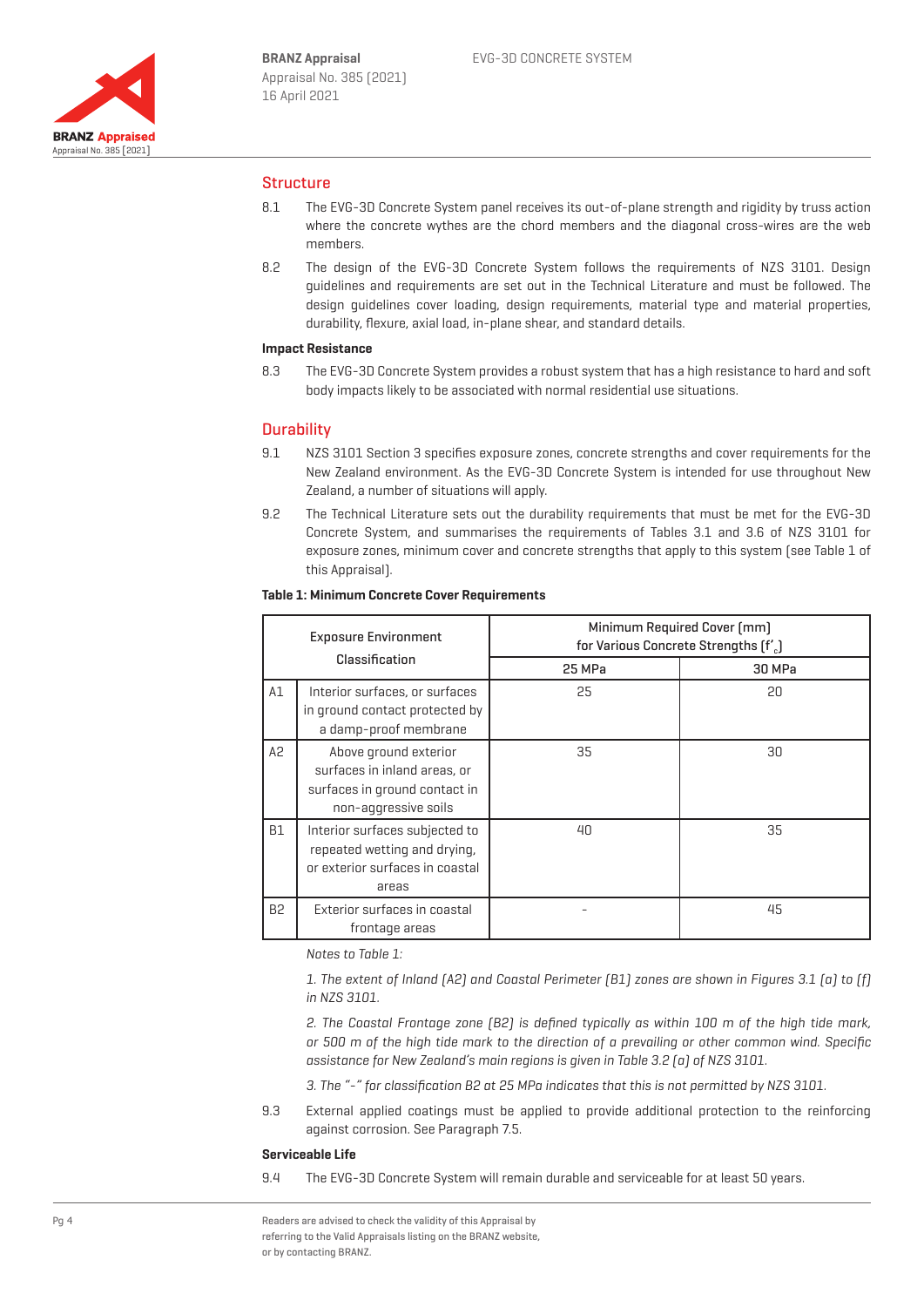

## Maintenance

- 10.1 Annual checks of the building exterior must be made to ensure the entire building envelope remains weatherproof in accordance with the performance provisions of NZBC Clause E2. Moisture must not penetrate the structure which would cause corrosion of the reinforcement.
- 10.2 Re-coating of the finishing system will be necessary throughout the life of the cladding system. The interval between re-coats depends on the finish colour, orientation and quality of the application, and will be at approximately 5-10 yearly intervals in accordance with the paint manufacturer's instructions.

## Prevention of Fire Occurring

11.1 Separation or protection must be provided to the EPS core of the EVG-3D Concrete System from heat sources such as fireplaces, heating appliances and chimneys. Part 7 of NZBC Acceptable Solutions C/AS1 and C/AS2, and NZBC Verification Method C/VM1 provide methods for separation and protection of combustible materials from heat sources.

## Fire Affecting Areas Beyond the Fire Source

#### **Control of Internal Fire and Smoke Spread**

- 12.1 The EVG-3D Concrete System includes an EPS (combustible insulant) core, therefore the interior surface finish must achieve a Group Number of not more than 3, as per NZBC Acceptable Solution C/AS1 Section 4.3 and C/AS2 Paragraph 4.17.2.
- 12.2 The EVG-3D Concrete System incorporates an interior wythe of concrete >15mm thick enclosing the EPS, when coated with a waterborne or solvent borne paint coating ≤0.4 mm this achieves a Group Number of 1-S, as per NZBC Verification Method C/VM2 Table A1.
- 12.3 If areas of the EPS are not enclosed by >15mm of concrete it will need to be enclosed by an interior surface lining so that the completed system achieves a Group Number of not more than 3, as per NZBC Acceptable Solution C/AS1 Section 4.3 and C/AS2 Paragraph 4.17.2.
- 12.4 The EPS used in the EVG-3D Concrete System has been tested and complies with the flame propagation criteria of AS 1366 as required by NZBC Acceptable Solution C/AS1 Section 4.3 and C/AS2 Paragraph 4.17.6.

#### **Fire Resistance Ratings**

12.5 The EVG-3D Concrete System can be used for loadbearing and non-loadbearing walls to form Fire Resistance Rated (FRR) separations. Load bearing walls will achieve an FRR of 120/120/120 and the non-loadbearing wall configuration will achieve an FRR of -/90/90 when constructed in accordance with the Technical Literature. See Table 2.

#### **Table 2: Fire Resistance Ratings**

| Minimum Concrete/EPS/Concrete Thicknesses (mm) | Wall Type       | <b>FRR</b>  |
|------------------------------------------------|-----------------|-------------|
| 40/50/40                                       | Non-Loadbearing | -/90/90     |
| 75/80/75                                       | Loadbearing     | 120/120/120 |

#### **Vertical Fire Spread**

12.6 This Appraisal only covers buildings 10 m or less in height. NZBC Functional Requirement C3.2 identifies that external vertical fire spread to upper floors only needs be considered for buildings with a building height greater than 10 m. Control of external vertical fire spread is therefore outside the scope of this Appraisal.

#### **Horizontal Fire Spread**

12.7 The exterior wythe are composed entirely of concrete and reinforcing steel and are therefore defined as non-combustible, as per NZBC Acceptable Solution C/AS2 Definitions. When the concrete exterior surface is left uncoated or has a directly applied surface finish of ≤1 mm in thickness, they can be used within 1 m of the relevant boundary. This meets the requirements of Paragraph 5.4 of NZBC Acceptable Solution C/AS1 and Paragraph 5.8.2 a) of NZBC Acceptable Solution C/AS2.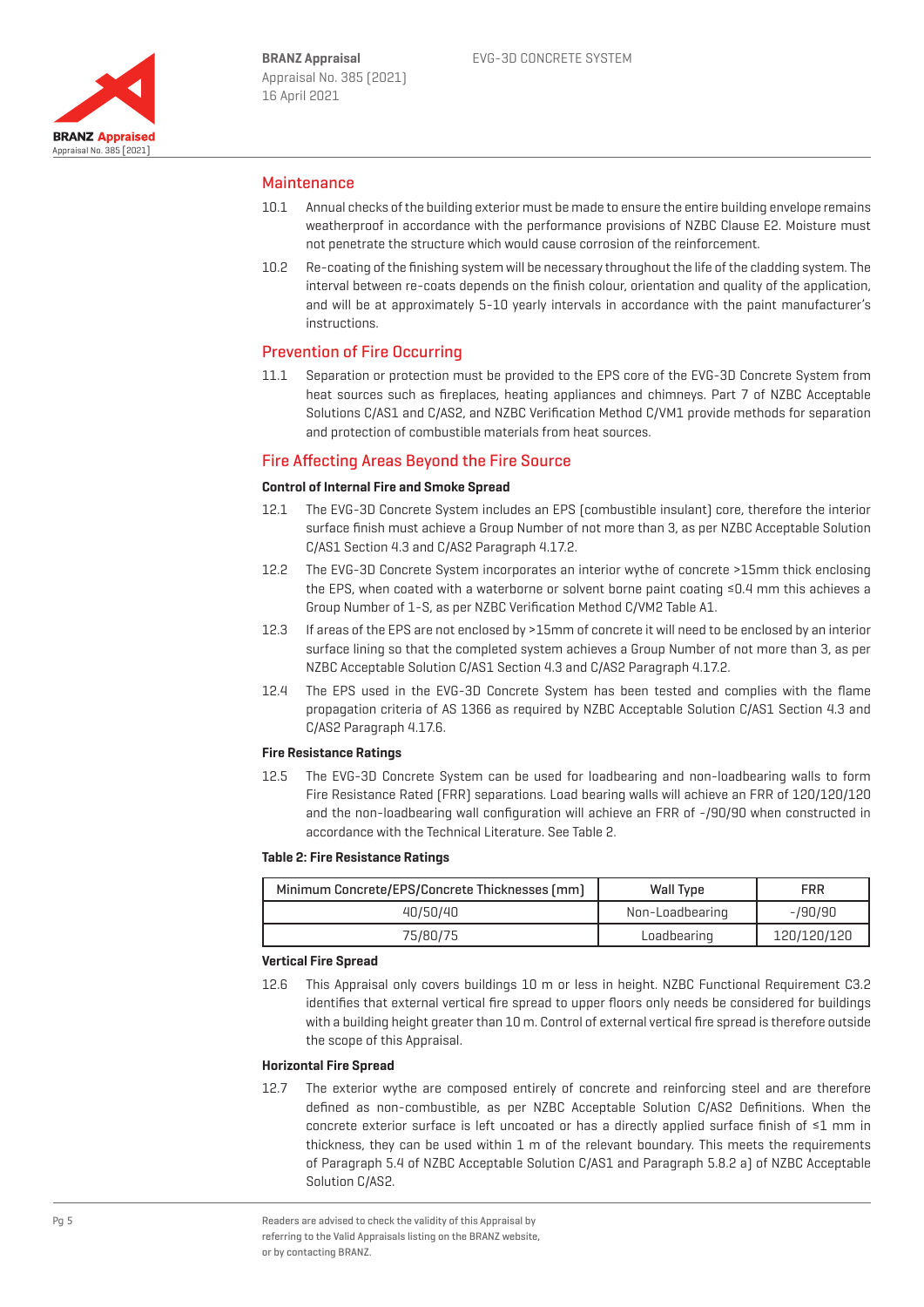

- 12.8 The exterior wythe are composed entirely of concrete and reinforcing steel and are therefore defined as non-combustible, as per NZBC Acceptable Solution C/AS2 Definitions. When the concrete exterior surface is coated with a BRANZ Appraised external plaster finishing system that achieved a Type A classification when tested to the relevant standard test in Appendix C C7.1 of NZBC Acceptable Solution C/AS2, they can be used within 1 m of the relevant boundary. This meets the requirements of Paragraph 5.4 of NZBC Acceptable Solution C/AS1 and Paragraph 5.8.2 a) of NZBC Acceptable Solution C/AS2.
- 12.9 Refer to NZBC Acceptable Solutions C/AS1 and C/AS2, and Verification Method C/VM2 for fire resistance rating and control of external fire spread requirements for external walls.

### Structural Stability During Fire

13.1 In order to satisfy the requirements of NZBC C6 Structural Stability, designers must ensure that elements with a Fire Resistance Rating (FRR) are structurally supported by elements with at least the equivalent FRR.

#### External Moisture

- 14.1 A roof cladding system complying with the NZBC must be installed and maintained. The exterior walls must be protected with a weatherproof coating system.
- 14.2 Concrete slab-on-ground floors must be protected by a damp-proof membrane.
- 14.3 Exterior joinery complying with the NZBC must be installed to openings in exterior walls. Exterior moisture must be excluded by detailing joinery and wall joint interfaces as shown in the Technical Literature, or designers may detail their own details, for which they alone must accept responsibility for compliance with NZBC Clause E2 and B2.
- 14.4 When using detailing as set out in the Technical Literature, designers must still check that the detail will meet their own design requirements and the requirements of NZBC Clause E2 when these details are incorporated into their particular design. Compliance with NZBC Clause E2 is dependent on the correct incorporation of these details into the building design.
- 14.5 Roof cladding systems, exterior joinery, and exterior and interior finishes have not been assessed for compliance with the NZBC and are outside the scope of this Appraisal, unless they have been BRANZ appraised as suitable for this particular use.
- 14.6 The EVG-3D Concrete System, when installed in accordance with this Appraisal and the Technical Literature, prevents the penetration of moisture that could cause undue dampness or damage to building elements.

#### Internal Moisture

- 15.1 The EVG-3D Concrete System alone may not meet NZBC Acceptable Solution E2/AS1, Paragraph 1.1.1 (a). Buildings must be constructed with an adequate combination of thermal resistance and ventilation, and space temperature must be provided to all habitable spaces, bathrooms, laundries and other spaces where moisture may be generated or may accumulate.
- 15.2 The EVG-3D Concrete System is not a barrier to the passage of water vapour, and when correctly installed will not create or increase the risk of moisture damage resulting from condensation.

#### Airborne Sound

16.1 The EVG-3D Concrete System can be used for walls that are common between occupancies, and therefore required to meet a minimum Sound Transmission Class (STC) of 55. To meet this requirement, the walls must be constructed in accordance with the sound insulation details contained in the Technical Literature. See Table 3 for STC Ratings.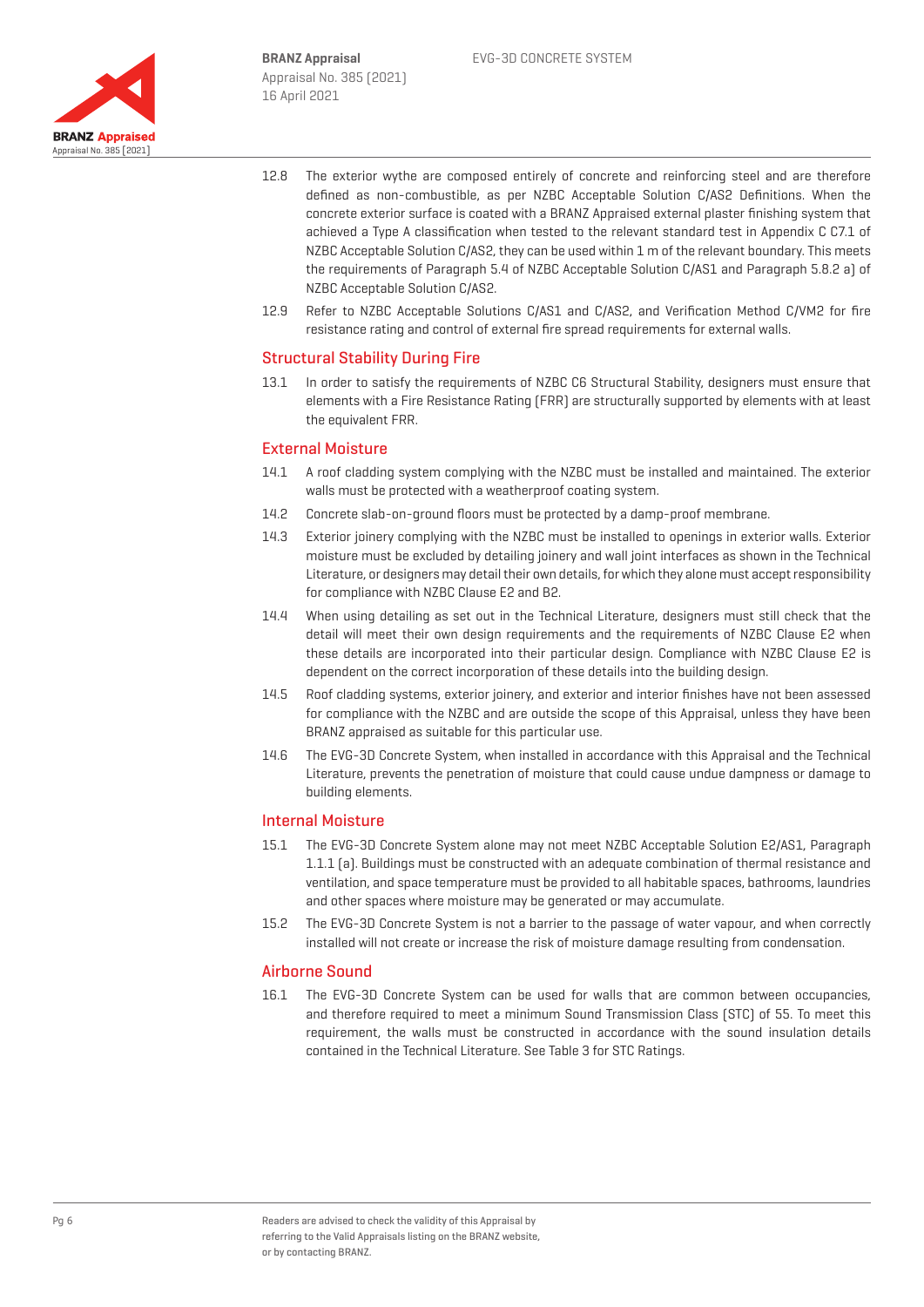

#### **Table 3: STC Ratings**

| EVG-3D Panel<br>Thickness: (concrete/<br>EPS/concrete] | Additional Insulation                                                                                                |                                       | <b>STC</b><br>Rating |
|--------------------------------------------------------|----------------------------------------------------------------------------------------------------------------------|---------------------------------------|----------------------|
| 40/100/40                                              | 10 mm plasterboard on resilient channels<br>on timber battens, with 50 mm sound<br>absorbing blanket, to one side.   |                                       | 55                   |
| 40/100/40                                              | 13 mm plasterboard on resilient channels<br>on timber battens with 50 mm sound<br>absorbing blanket to one side.     | Suspended floor, or<br>external wall. | 57                   |
| 70/50/45                                               | Nil                                                                                                                  | <b>External Wall</b>                  | 45                   |
| 45/50/45                                               | Nil                                                                                                                  | Internal or External Wall             | 44                   |
| 45/50/45                                               | 10 mm plasterboard on resilient channels<br>on timber battens, with 50 mm sound<br>absorbing blanket, to both sides. | Internal or Party Wall                | 59                   |
| 45/50/45                                               | 13 mm plasterboard on resilient channels<br>on timber battens, with 50 mm sound<br>absorbing blanket, to both sides. | Internal or Party Wall                | 61                   |

Notes to Table 3:

- 1. Sound absorbing fibreglass or mineral fibre blanket bulk density in the range 12-60 kg/m<sup>3</sup>.
- 2. Battens at 600 mm centres and no less than 45 mm thickness.
- 3. Channels of 5 mm metal thickness and 13 mm deep fixed horizontally.
- 4. Gypsum plasterboard of no less than 680 kg/m<sup>3</sup> bulk density.
- 5. Concrete density to be no less than 2,000 kg/m³.

## Energy Efficiency

#### **Building Thermal Envelope**

- 17.1 The EVG-3D Concrete System can be used in Housing applications to meet the thermal insulation requirements of NZBC Clause H1.3.1(a) and H1.3.2E. For Housing (with a net lettable area of 300 m2 or less) NZBC performance provision H1.3.1(a) can be met by using the Section 3 and Section 4.1 or 4.2 of NZS 4218 (as modified by NZBC Acceptable Solution H1/AS1 section 2). Performance provision H1.3.2E can be met by calculating the building performance index (BPI) in accordance with NZBC Verification Method H1/VM1 Section 1.2.
- 17.2 For buildings other than Housing (and Housing with a net lettable area greater than 300 m<sup>2</sup>), the calculation and modelling methods of NZBC Verification Method H1/VM1 Section 1.3 (NZS 4243.1) and NZBC Acceptable Solution H1/AS1 Section 2.2 can be used to determine the building's thermal performance.
- 17.3 The approximate thermal resistance rating (R-value) of the EVG-3D Concrete System panels, including minimum concrete thickness required, but excluding exterior or interior coatings or linings, are as set out in Table 4 of this Appraisal.

#### **Determining Thermal Resistance**

17.4 The thermal resistance (R-values) of building elements may be verified by using NZS 4214.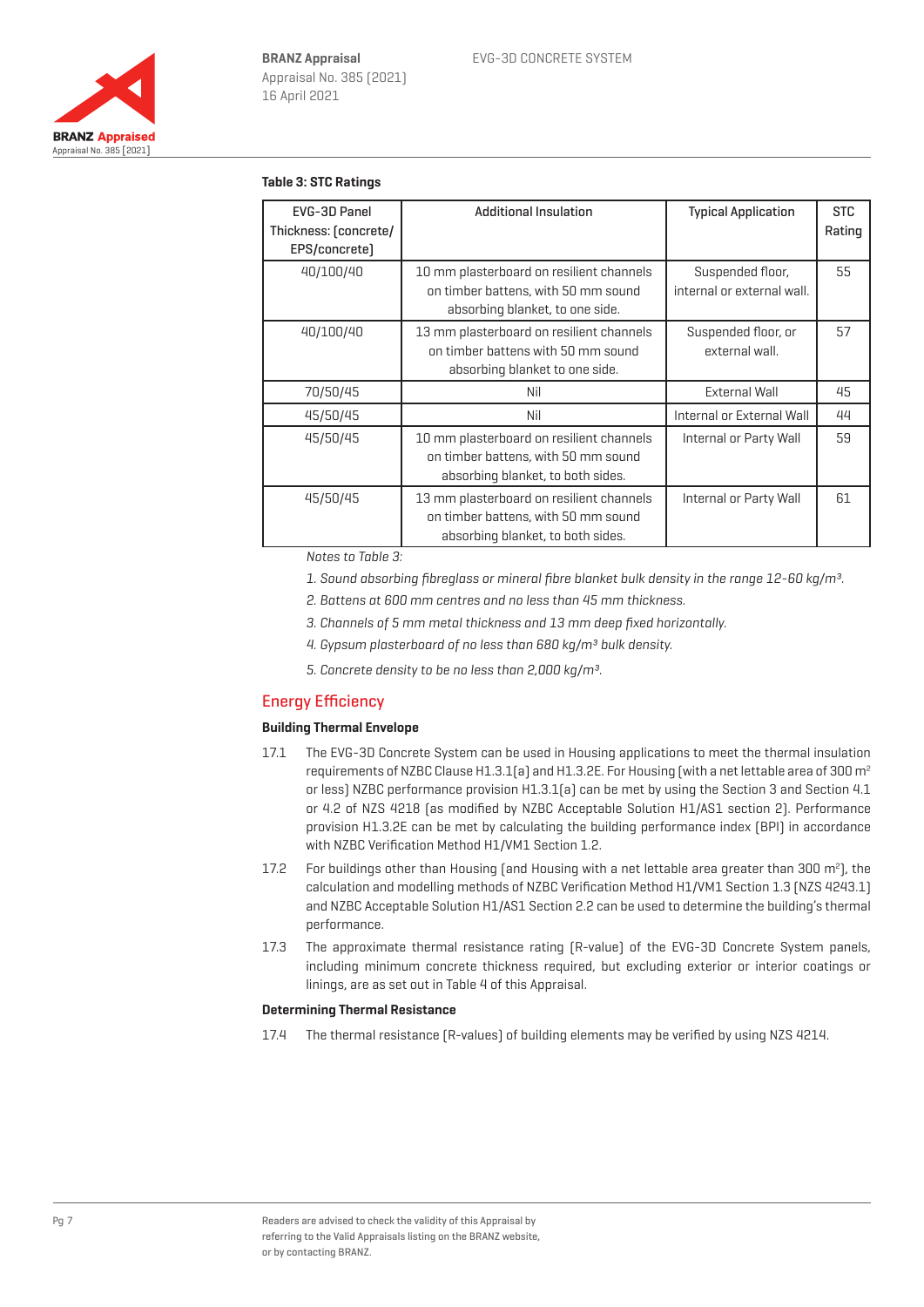

### **Table 4: R-Values**

| <b>EVG-3D EPS Thickness:</b><br>with nominal 50 mm<br>concrete wythe each side | <b>Truss Spacing</b> | Approximate R-Value<br>with mild steel<br>diagonals $[m^2 C/W]$ | Approximate R-Value<br>with stainless steel<br>diagonals $\lceil m^2 \, {}^{\circ} \mathbb{C}/W \rceil$ |
|--------------------------------------------------------------------------------|----------------------|-----------------------------------------------------------------|---------------------------------------------------------------------------------------------------------|
| 50 mm                                                                          | D <sub>100</sub>     | 1.0                                                             | 1.2                                                                                                     |
|                                                                                | <b>D60</b>           | 1.1                                                             | 1.3                                                                                                     |
| 80 mm                                                                          | <b>D100</b>          | 1.3                                                             | 1.8                                                                                                     |
|                                                                                | <b>D60</b>           | 1.6                                                             | 2.0                                                                                                     |
| $100 \text{ mm}$                                                               | D100                 | 1.6                                                             | 2.2                                                                                                     |
|                                                                                | <b>D60</b>           | 1.9                                                             | 2.4                                                                                                     |

## Installation Information

### Installation Skill Level Requirements

18.1 All design and building work must be carried out in accordance with the EVG-3D Concrete System's Technical Literature and this Appraisal by competent and experienced tradespersons conversant with the EVG-3D Concrete System. Where the work involves Restricted Building Work (RBW) this must be completed by, or under the supervision of, a Licensed Building Practitioner (LBP) with the relevant License class.

#### **General**

- 19.1 Installation must be carried out in accordance with the Technical Literature. It contains, in particular, details on the correct sequence for the erection of the panels.
- 19.2 Wall panels must be erected vertically and plumb, starting at corners and working along. Connections between the panels and the foundation or floor must be made by means of starter bars that have been cast or set into the foundation or floor and wired to the welded-wire fabric. Panels must be plumbed and temporarily supported as erection takes place. Final adjustment of supports for correct alignment can be carried out when all panels are erected.
- 19.3 Panels can be cut to shape and size, or openings formed in them by cutting with a power saw, or using bolt cutters on the welded-wire fabric and a sharp blade, hand saw or hot wire on the EPS.
- 19.4 All joints in the panels must be connected by means of a splice mesh to create a continuous reinforcing mesh over the wall. Splice mesh must also be fitted at external and internal corners. Splice mesh is not required around openings at windows and door reveals unless required by specific engineering design. A 'butterfly' of mesh should also be placed on a 45º angle across the corner of all openings.
- 19.5 Once all ground floor wall panels have been erected and braced, floor slab panels (where applicable) are placed over the top of the walls. Temporary support must be provided to floor panels by means of beams and props. Connections can then be made between the floor and wall panels when final alignment of the wall panels has been completed. Reinforcing bars required to the floor panels should be fixed in place before the panels are lifted. Reinforcing bars and splice mesh must be fitted at joints and connections when required by the specific structural engineering design.
- 19.6 The upper wall panels (if applicable) must be installed as for the ground floor wall panels. Any built-in hold-down or fixing devices required must be attached in the correct positions before concreting commences.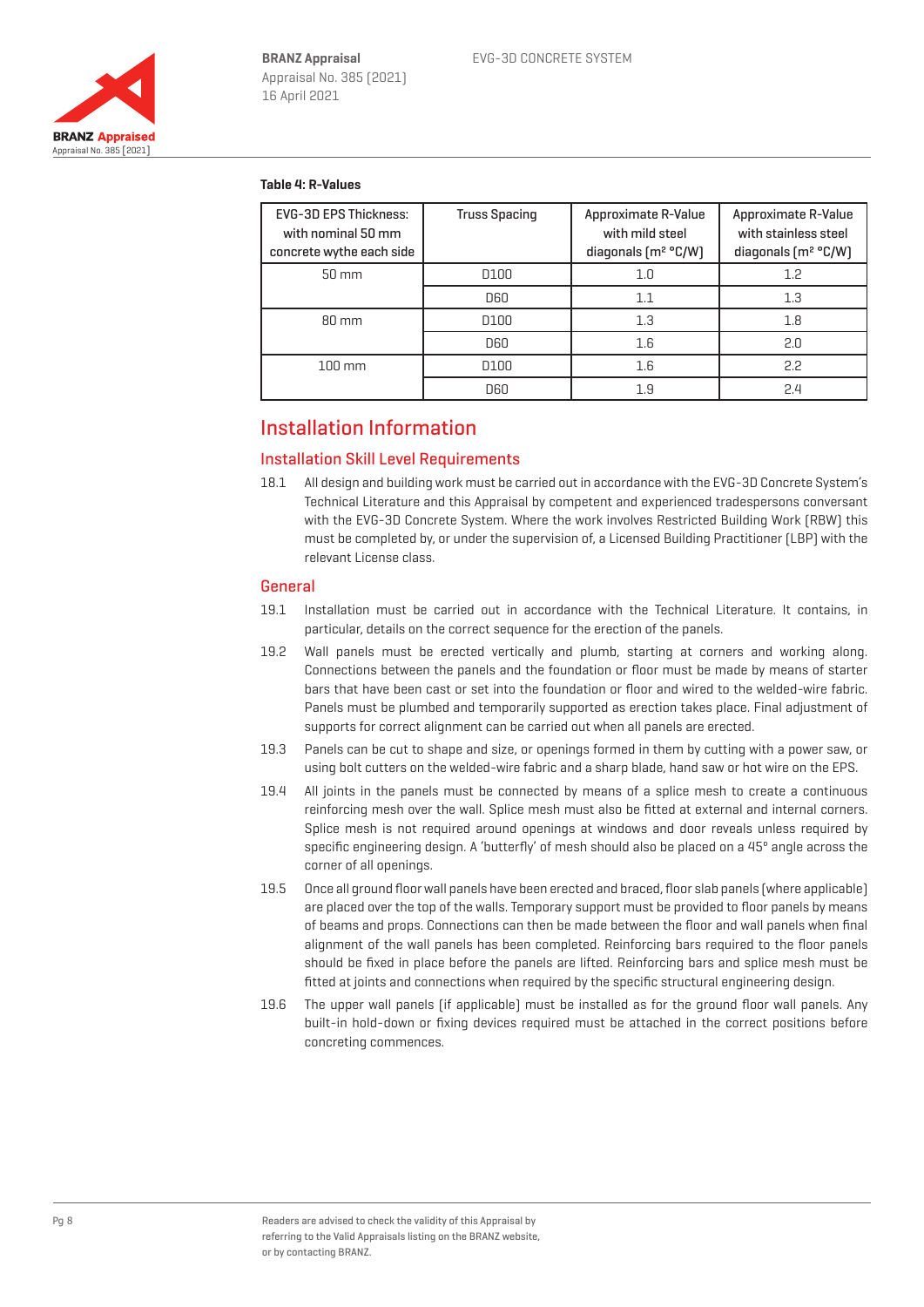

#### **Services**

- 20.1 Services may be run concealed within the panels by installing them behind the welded-wire fabric. If insufficient space exists between the welded-wire fabric and the polystyrene, the polystyrene may be cut away sufficiently to form a chase for the service.
- 20.2 PVC sheathed electrical cables must not come into contact with the EPS and must, therefore, be contained within a conduit or be laid without conduits away from the EPS.
- 20.3 Where services penetrate external panels, the penetration must be made weathertight on the outside. Clearance for services movement must be made in accordance with the service element providers' specifications.

#### Concrete Installation

- 21.1 All concreting work must be carried out in accordance with NZS 3109 with regard to workmanship and materials.
- 21.2 Concrete is sprayed onto walls and ceilings using a shotcrete pump, and is pumped in place for floor topping slabs. Upper level floor topping slabs are usually placed before internal walls and ceilings to upper levels, and allowed to cure, to give a working platform for spraying the interior.
- 21.3 Some supports may be removed from under slabs after 3 days, but critical supports, such as those at mid-span, must be left in place until the slab is fully cured. The structural engineering design must provide the appropriate details for supports and sequence and timing of removal of them.
- 21.4 Concrete must be of the correct strength and mix design as required by the structural engineering design.
- 21.5 The normal procedure is to apply the concrete in two layers, although the application may be carried out in one single coat. The first layer is applied to a thickness to just cover the welded-wire fabric, and the second layer to give the final required thickness. The first layer is usually left to cure for a few days to provide initial load transfer to the panels. Any supports or stiffeners that have been attached to the panels are removed before the second layer is sprayed, and the gaps left by the supports are in-filled with sprayed concrete.
- 21.6 The first layer of concrete is left 'rough' to give adequate key to the second layer. Correct concrete thickness must be measured as work proceeds. Screed points of concrete are used as gauges to give correct concrete thickness and lines. Hand trowel finishing of the second layer is required to give the appropriate finish and surface tolerances. The ability to provide concrete finishes to the tolerances required by the designer or NZS 3109, is entirely dependent on the skill and workmanship of the concrete finishers.
- 21.7 Curing of the concrete must be carried out as set out in NZS 3109 and requires a minimum curing period of 7 days for external concrete and 3 days for internal concrete. Generally, this will require the concrete to be kept damp by applying water to the surface. This may be carried out by means of a fine spray hose or wet scrims placed over the surface.
- 21.8 Conventional roof construction (where applicable) can be installed once all walls and floors have been erected and concrete work completed.

#### Finishing

- 22.1 After joinery installation has been completed using the detailing as set out in the Technical Literature, the exterior and interior finishes can be applied to the concrete surfaces.
- 22.2 Interior surfaces (walls and ceilings) are finished with a thin coat interior plaster applied in accordance with the Technical Literature. Alternatively, any other suitable lining system may be used, providing it is installed in accordance with the lining manufacturers' instructions.
- 22.3 Exterior finishes may be any weatherproof coating system recommended by the coating manufacturer as suitable for use on concrete or cement-based plaster, or other BRANZ Appraised systems suitable for this purpose. Plaster finish coats in accordance with NZS 4251 may also be used externally over the concrete, providing the weatherproof coating is also installed.
- 22.4 Exterior and interior finishing systems are not covered by this Appraisal, unless they have been BRANZ Appraised as suitable for this use.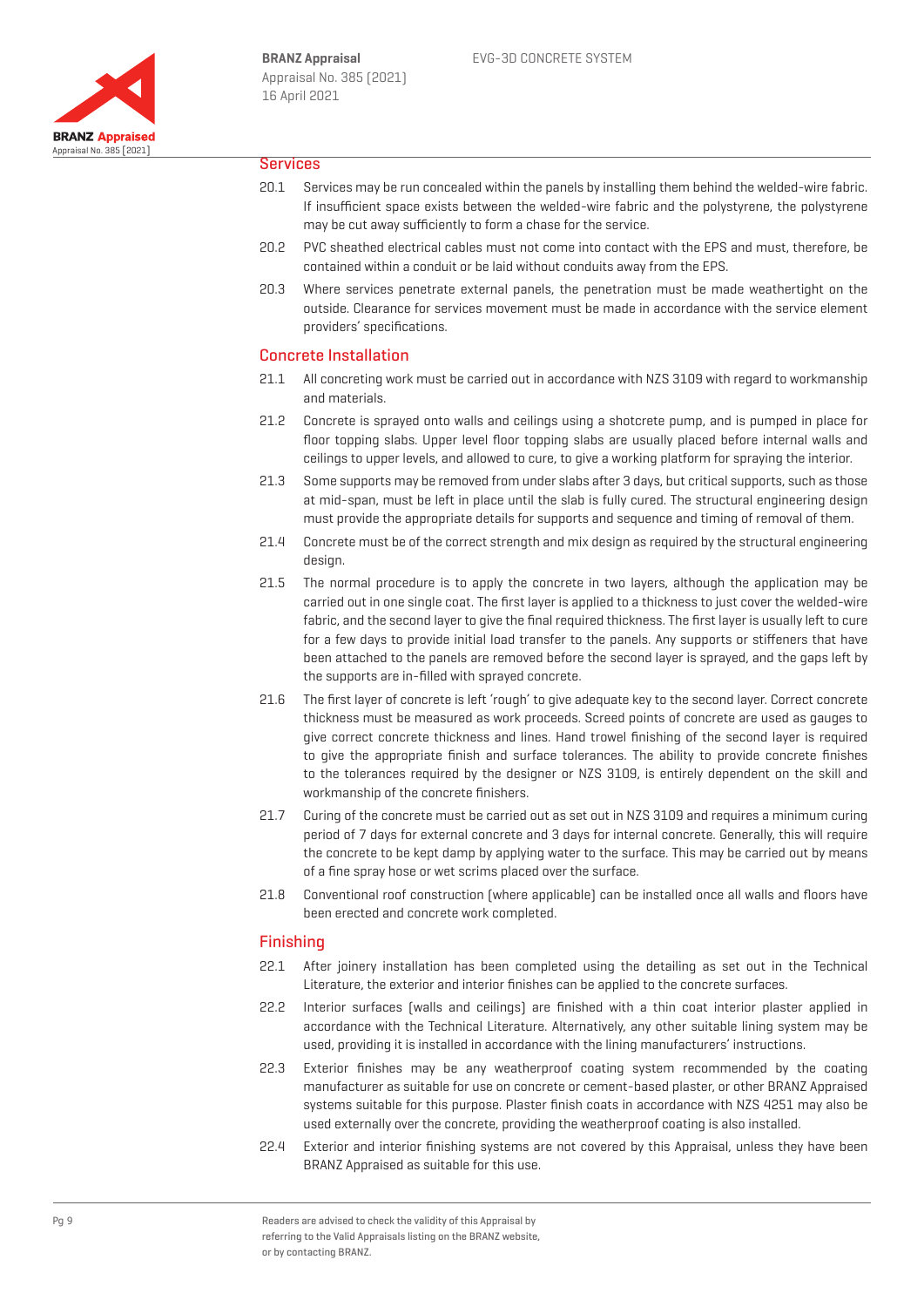



#### Inspections

23.1 The Technical Literature must be referred to during inspection of the EVG-3D Concrete System.

## Health and Safety

24.1 The EVG-3D Concrete System Technical Literature must be consulted for guidance for health and safety requirements such as personal protective clothing, protective glasses, hearing protection and installation hazard assessment.

## Basis of Appraisal

The following is a summary of the technical investigations undertaken.

### **Tests**

- 25.1 BRANZ has carried out thermal resistance testing of the EVG-3D Concrete System EPS in accordance with ASTM C518 as part of the material test evaluation to AS/NZS 4859.1.
- 25.2 Tests have been carried out to AS 1366.3 on the EVG-3D Concrete System EPS. The results have been reviewed by BRANZ.
- 25.3 Fire resistance tests have been carried out by in accordance with BS 476: Parts 21 and 22 on EVG-3D Concrete System panels. The results have been reviewed by BRANZ.
- 25.4 A sound insulation test has been carried out on EVG-3D Concrete System panels. The results have been reviewed by BRANZ.

#### Other Investigations

- 26.1 The manufacturer's Technical Literature has been reviewed by BRANZ and found to be satisfactory.
- 26.2 Site inspections were carried out by BRANZ to assess methods used for the installation of the EVG-3D Concrete System and to examine completed installations.
- 26.3 Assessments have been given by BRANZ technical experts covering structure, durability, outbreak of fire, spread of fire, structural stability during fire, external moisture, internal moisture and energy efficiency.

#### **Quality**

- 27.1 The manufacture of the EVG-3D Concrete System panels has not been examined by BRANZ, but details of the methods adopted for quality control and the quality of the materials used, have been obtained.
- 27.2 EVG (Entwicklungs und Verwertungs-Gesellschaft) are responsible for the quality of the product supplied.
- 27.3 Specific design using the EVG-3D Concrete System is the responsibility of the designer with the instruction, supervision and approval of EVG.
- 27.4 Quality of installation of the system on site is the responsibility of the tradesperson.
- 27.5 Quality of maintenance of the building is the responsibility of the building owner.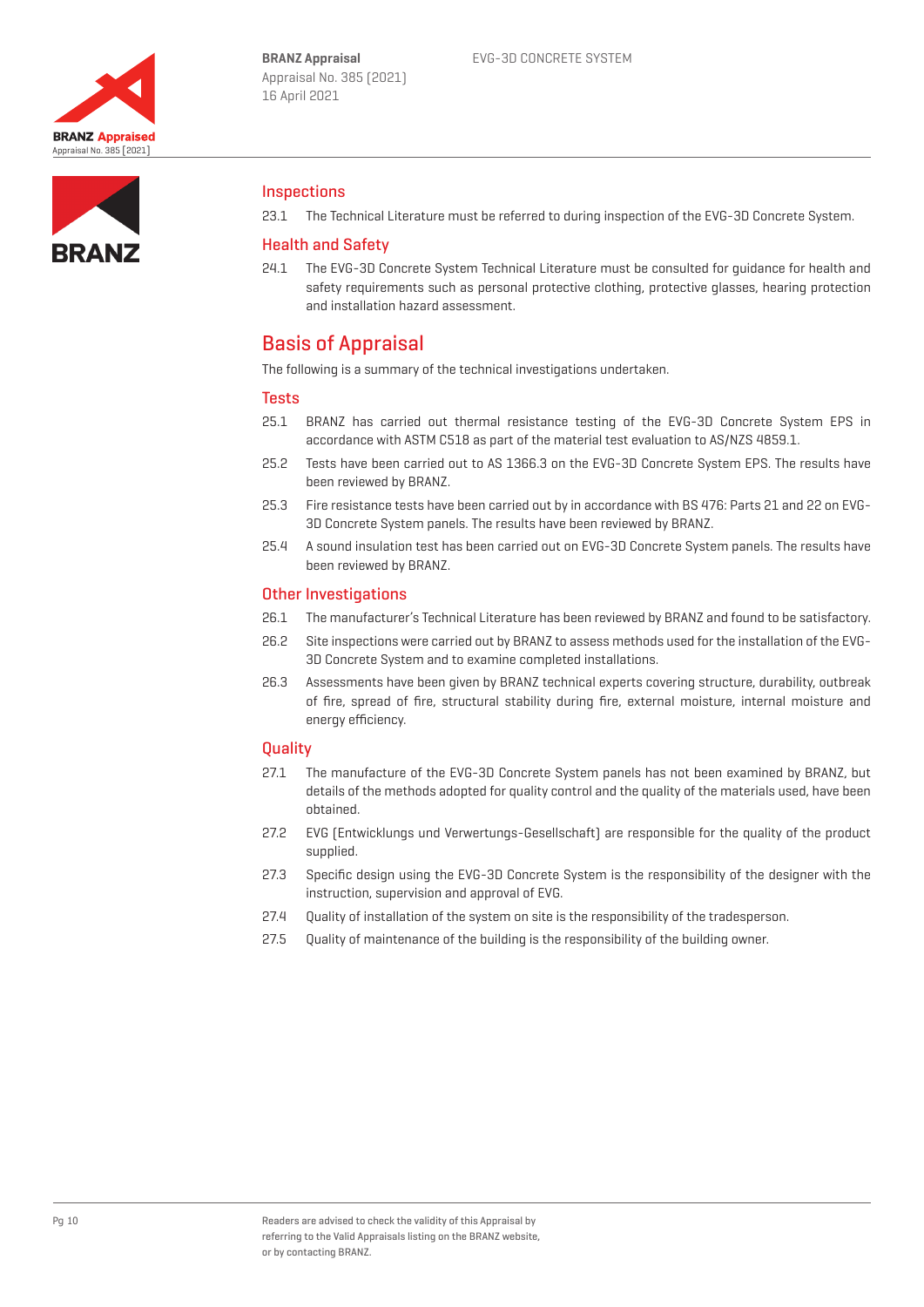



## Sources of Information

- ¬ AS 1366: 1992 Rigid cellular plastics sheets for thermal insulation.
- ¬ AS 3720 Guide to the properties of paints for buildings.
- ¬ AS/NZS 2918: 2001 Domestic solid fuel burning appliances Installation.
- ¬ AS/NZS 4859.1: 2018 Materials for the thermal insulation of buildings.
- ¬ BS 476: Part 21: 1987 Methods for the determination of the fire resistance of loadbearing elements of construction.
- ¬ BS 476: Part 22: 1987 Methods for the determination of the fire resistance of non-loadbearing elements of construction.
- ¬ CCANZ CP 01:2014 Code of Practice for Weathertight Concrete and Concrete Masonry Construction.
- ¬ NZS 3101: 2006 Concrete structures standard.
- ¬ NZS 3109: 1997 Concrete construction.
- ¬ NZS 3404.1: 1997 Steel structures standard.
- ¬ NZS 3604: 2011 Timber-framed buildings.
- ¬ NZS 4214: 2006 Method of determining the total thermal resistance of parts of buildings.
- ¬ NZS 4218: 2009 Thermal Insulation Housing and Small Buildings.
- ¬ NZS 4243.1: 2007 Energy Efficiency Large Buildings Part 1: Building Thermal Envelope.
- ¬ NZS 4251: Part1: 1998 Solid plastering Cement plasters for walls, ceilings and soffits.
- ¬ Ministry of Business, Innovation and Employment Record of amendments Acceptable Solutions, Verification Methods and handbooks.
- ¬ The Building Regulations 1992.